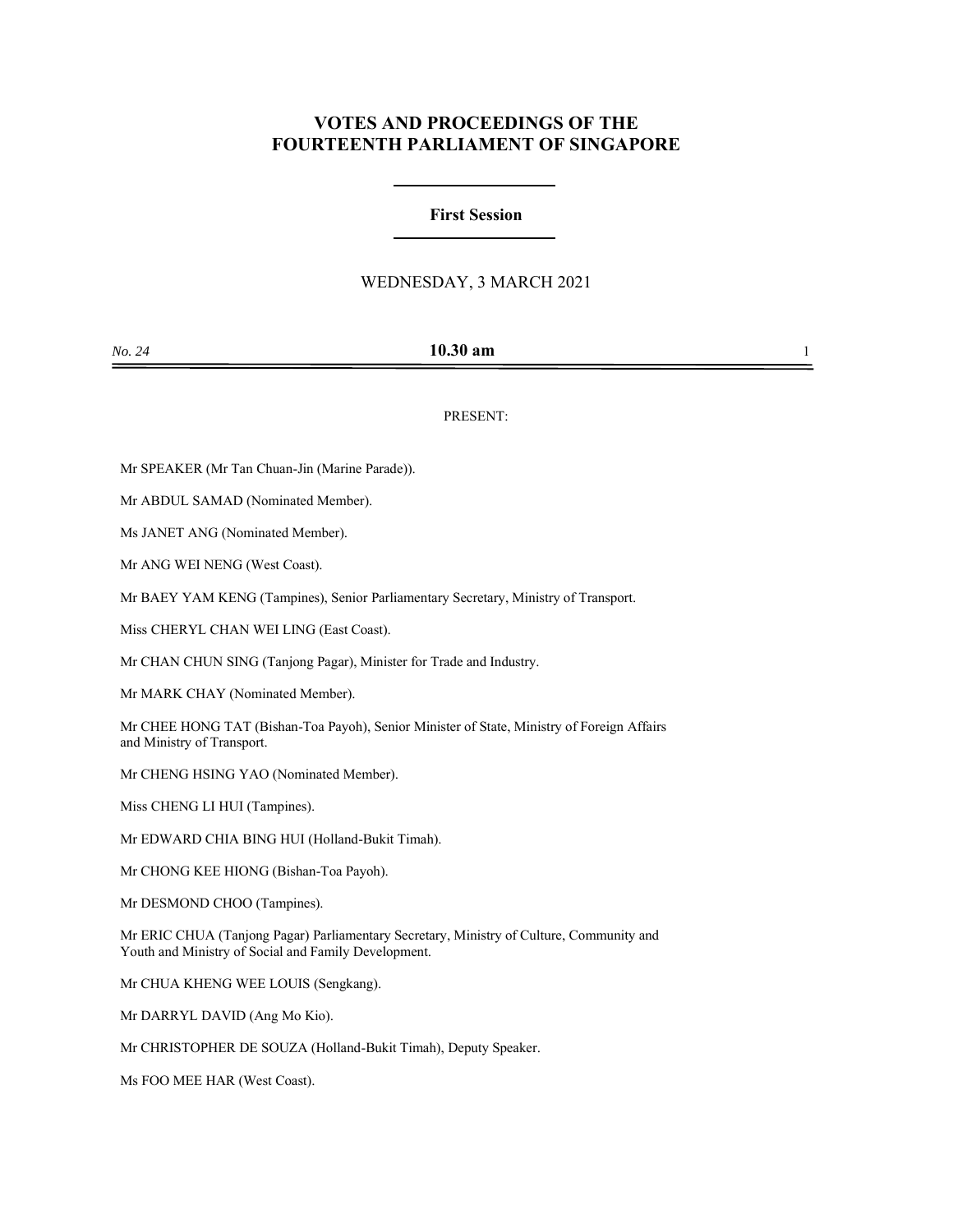Ms GRACE FU HAI YIEN (Yuhua), Minister for Sustainability and the Environment.

Mr GAN KIM YONG (Chua Chu Kang), Minister for Health.

Ms GAN SIOW HUANG (Marymount), Minister of State, Ministry of Education and Ministry of Manpower.

Mr GAN THIAM POH (Ang Mo Kio).

Mr GERALD GIAM YEAN SONG (Aljunied).

Mr DERRICK GOH (Nee Soon).

Mr HENG CHEE HOW (Jalan Besar), Senior Minister of State, Ministry of Defence.

Mr HENG SWEE KEAT (East Coast), Deputy Prime Minister, Coordinating Minister for Economic Policies and Minister for Finance.

Prof HOON HIAN TECK (Nominated Member).

Mr SHAWN HUANG WEI ZHONG (Jurong).

Ms INDRANEE RAJAH (Tanjong Pagar), Minister, Prime Minister's Office, Second Minister for Finance, Second Minister for National Development and Leader of the House.

Mr S ISWARAN (West Coast), Minister for Communications and Information and Minister-in-charge of Trade Relations.

Dr JANIL PUTHUCHEARY (Pasir Ris-Punggol), Senior Minister of State, Ministry of Communications and Information and Ministry of Health and Government Whip.

Dr AMY KHOR LEAN SUAN (Hong Kah North), Senior Minister of State, Ministry of Sustainability and the Environment and Ministry of Transport.

Prof KOH LIAN PIN (Nominated Member).

Dr KOH POH KOON (Tampines), Senior Minister of State, Ministry of Health.

Mr KWEK HIAN CHUAN HENRY (Kebun Baru).

Mr DESMOND LEE (West Coast), Minister for National Development and Minister-in-charge of Social Services Integration.

Mr LEE HSIEN LOONG (Ang Mo Kio), Prime Minister.

Mr LEONG MUN WAI (Non-Constituency Member).

Mr LIANG ENG HWA (Bukit Panjang).

Mr LIM BIOW CHUAN (Mountbatten).

Assoc Prof JAMUS JEROME LIM (Sengkang).

Ms SYLVIA LIM (Aljunied).

Dr LIM WEE KIAK (Sembawang).

Ms LOW YEN LING (Chua Chu Kang), Minister of State, Ministry of Culture, Community and Youth and Ministry of Trade and Industry.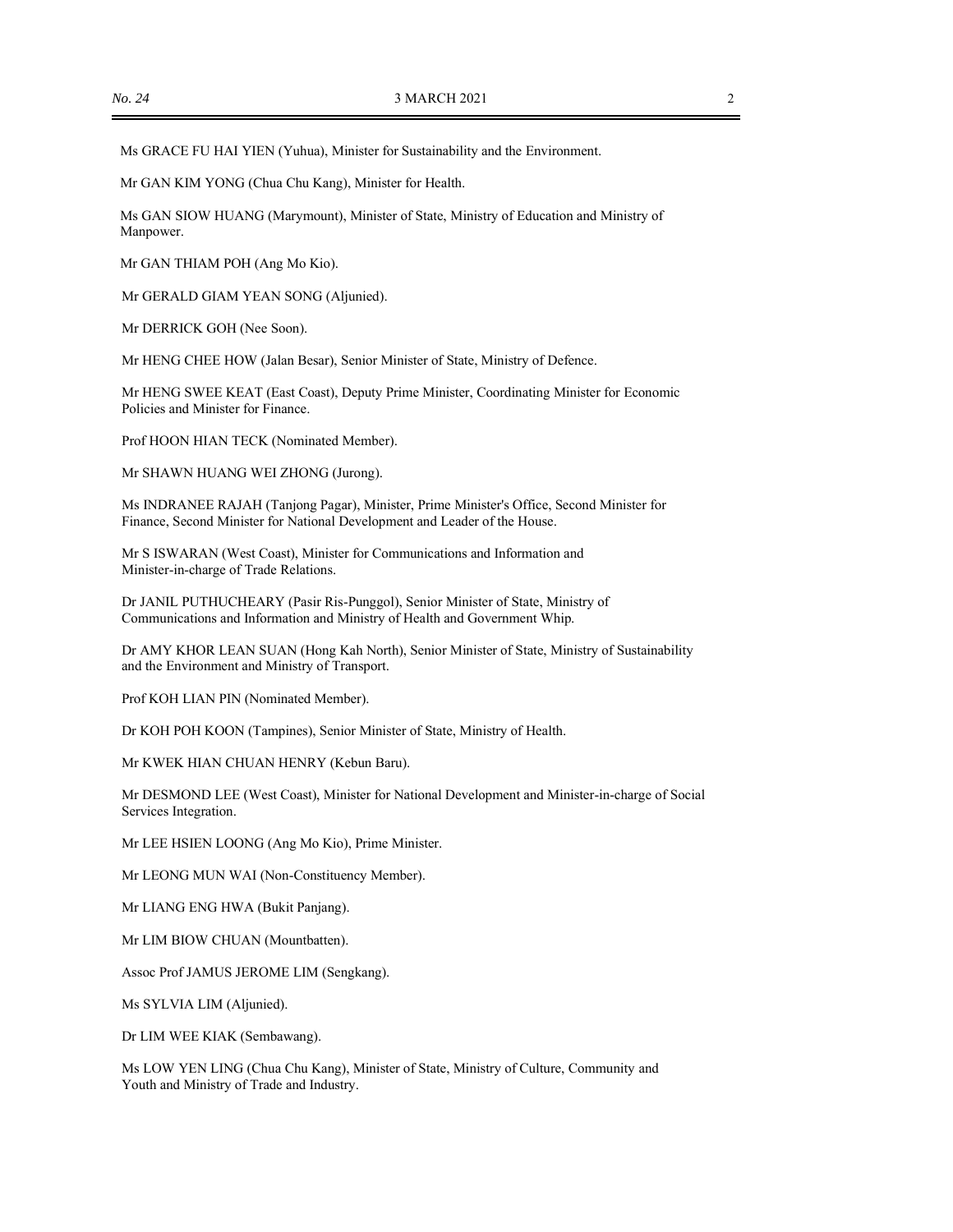#### Ms MARIAM JAAFAR (Sembawang).

Mr MASAGOS ZULKIFLI B M M (Tampines), Minister for Social and Family Development, Second Minister for Health and Minister-in-charge of Muslim Affairs.

Dr MOHAMAD MALIKI BIN OSMAN (East Coast), Minister, Prime Minister's Office, Second Minister for Education and Second Minister for Foreign Affairs.

Mr MOHD FAHMI BIN ALIMAN (Marine Parade).

Mr MUHAMAD FAISAL ABDUL MANAP (Aljunied).

Assoc Prof Dr MUHAMMAD FAISHAL IBRAHIM (Nee Soon), Minister of State, Ministry of Home Affairs and Ministry of National Development.

Mr MURALI PILLAI (Bukit Batok).

Ms NADIA AHMAD SAMDIN (Ang Mo Kio).

Dr NG ENG HEN (Bishan-Toa Payoh), Minister for Defence.

Ms NG LING LING (Ang Mo Kio).

Mr LOUIS NG KOK KWANG (Nee Soon).

Miss RACHEL ONG (West Coast).

Mr ONG YE KUNG (Sembawang), Minister for Transport.

Ms JOAN PEREIRA (Tanjong Pagar).

Mr LEON PERERA (Aljunied).

Ms DENISE PHUA LAY PENG (Jalan Besar).

Ms HAZEL POA (Non-Constituency Member).

Ms POH LI SAN (Sembawang).

Mr PRITAM SINGH (Aljunied), Leader of the Opposition.

Ms RAHAYU MAHZAM (Jurong), Parliamentary Secretary, Ministry of Health.

Mr SAKTIANDI SUPAAT (Bishan-Toa Payoh).

Mr SEAH KIAN PENG (Marine Parade).

Dr SHAHIRA ABDULLAH (Nominated Member).

Mr K SHANMUGAM (Nee Soon), Minister for Home Affairs and Minister for Law.

Mr SHARAEL TAHA (Pasir Ris-Punggol).

Ms SIM ANN (Holland-Bukit Timah), Senior Minister of State, Ministry of Communications and Information and Ministry of National Development and Deputy Government Whip.

Mr SITOH YIH PIN (Potong Pasir).

Ms HANY SOH (Marsiling-Yew Tee).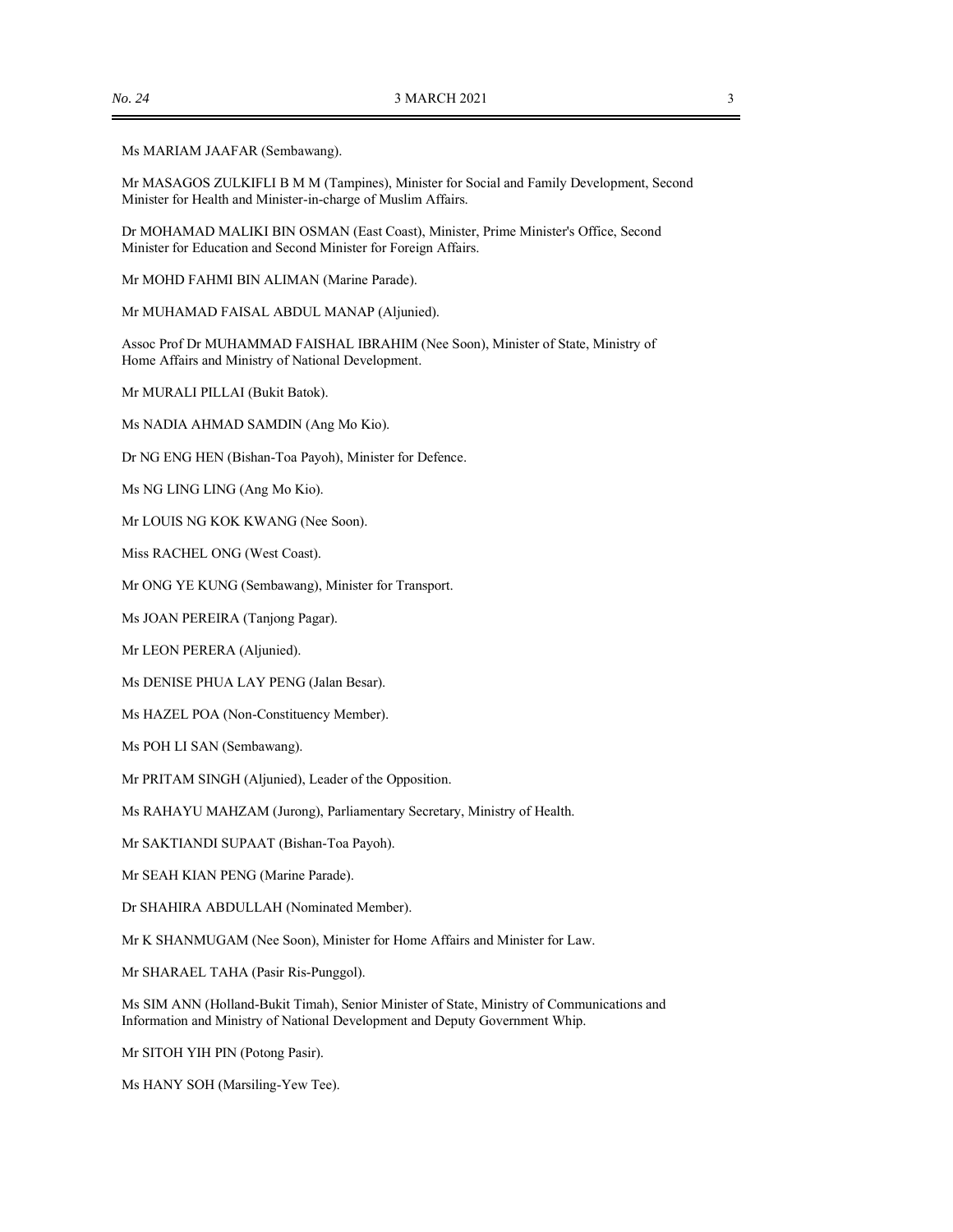Ms SUN XUELING (Punggol West), Minister of State, Ministry of Education and Ministry of Social and Family Development.

Mr ALVIN TAN (Tanjong Pagar), Minister of State, Ministry of Culture, Community and Youth and Ministry of Trade and Industry.

Ms CARRIE TAN (Nee Soon).

Mr DENNIS TAN LIP FONG (Hougang).

Mr DESMOND TAN (Pasir Ris-Punggol), Minister of State, Ministry of Home Affairs and Ministry of Sustainability and the Environment.

Ms JESSICA TAN SOON NEO (East Coast), Deputy Speaker.

Mr TAN KIAT HOW (East Coast), Minister of State, Prime Minister's Office and Ministry of National Development.

Dr TAN SEE LENG (Marine Parade), Minister, Prime Minister's Office, Second Minister for Manpower and Second Minister for Trade and Industry.

Dr TAN WU MENG (Jurong).

Dr TAN YIA SWAM (Nominated Member).

Mr PATRICK TAY TECK GUAN (Pioneer).

Mr TEO CHEE HEAN (Pasir Ris-Punggol), Senior Minister and Coordinating Minister for National Security.

Mrs JOSEPHINE TEO (Jalan Besar), Minister for Manpower and Second Minister for Home Affairs.

Mr THARMAN SHANMUGARATNAM (Jurong), Senior Minister and Coordinating Minister for Social Policies.

Mr RAJ JOSHUA THOMAS (Nominated Member).

Ms TIN PEI LING (MacPherson).

Mr EDWIN TONG CHUN FAI (Marine Parade), Minister for Culture, Community and Youth and Second Minister for Law.

Mr VIKRAM NAIR (Sembawang).

Dr VIVIAN BALAKRISHNAN (Holland-Bukit Timah), Minister for Foreign Affairs.

Dr WAN RIZAL (Jalan Besar).

Mr DON WEE (Chua Chu Kang).

Mr LAWRENCE WONG (Marsiling-Yew Tee), Minister for Education and Second Minister for Finance.

Mr XIE YAO QUAN (Jurong).

Mr ALEX YAM ZIMING (Marsiling-Yew Tee).

Ms YEO WAN LING (Pasir Ris-Punggol).

Mr YIP HON WENG (Yio Chu Kang).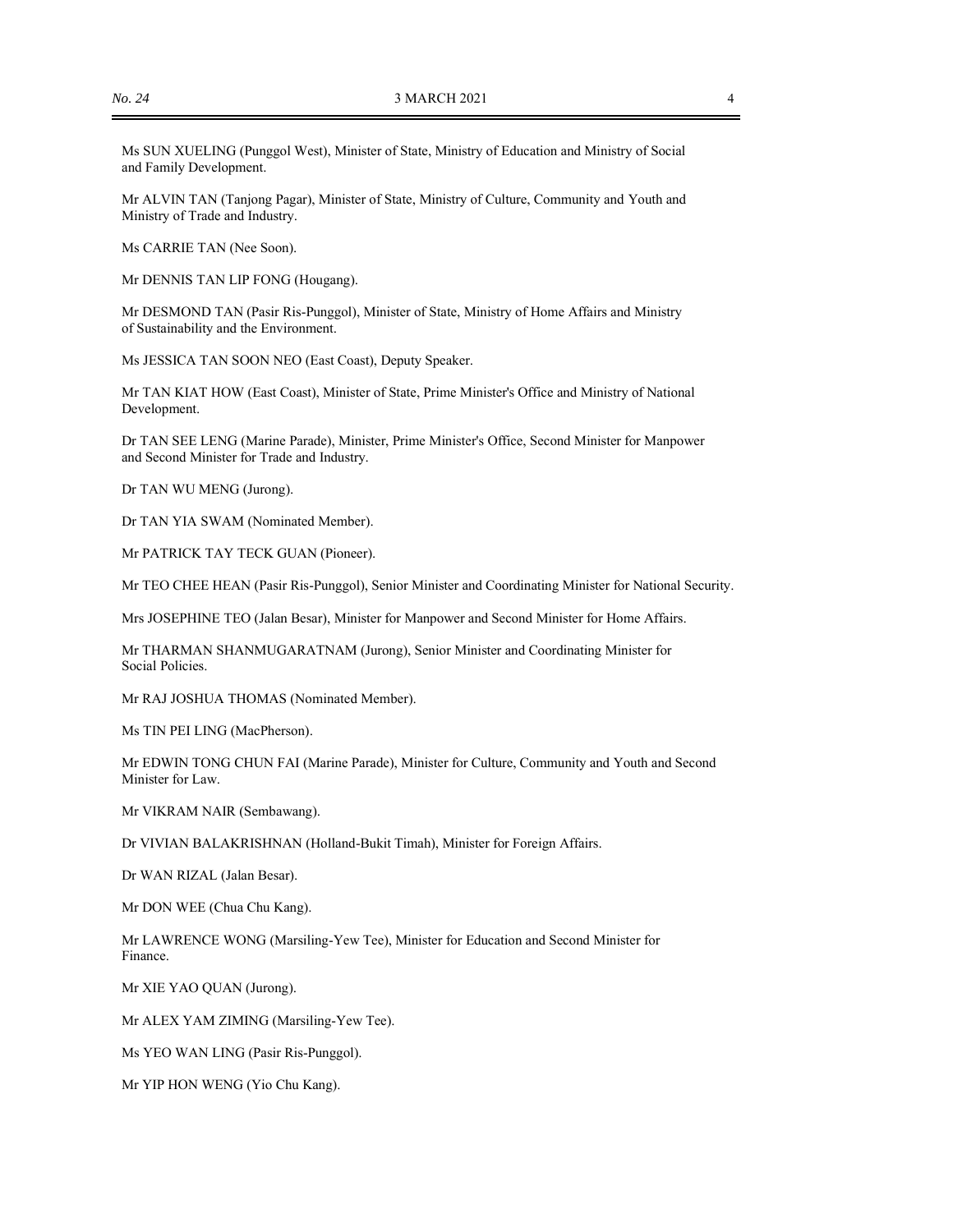Mr MELVIN YONG YIK CHYE (Radin Mas).

Mr ZAQY MOHAMAD (Marsiling-Yew Tee), Senior Minister of State, Ministry of Defence and Ministry of Manpower and Deputy Leader of the House.

Mr ZHULKARNAIN ABDUL RAHIM (Chua Chu Kang).

ABSENT:

\_\_\_\_\_\_\_\_\_\_\_\_\_\_\_\_\_\_\_\_\_\_\_\_\_\_\_\_\_\_\_\_

Ms HE TING RU (Sengkang).

Ms RAEESAH KHAN (Sengkang).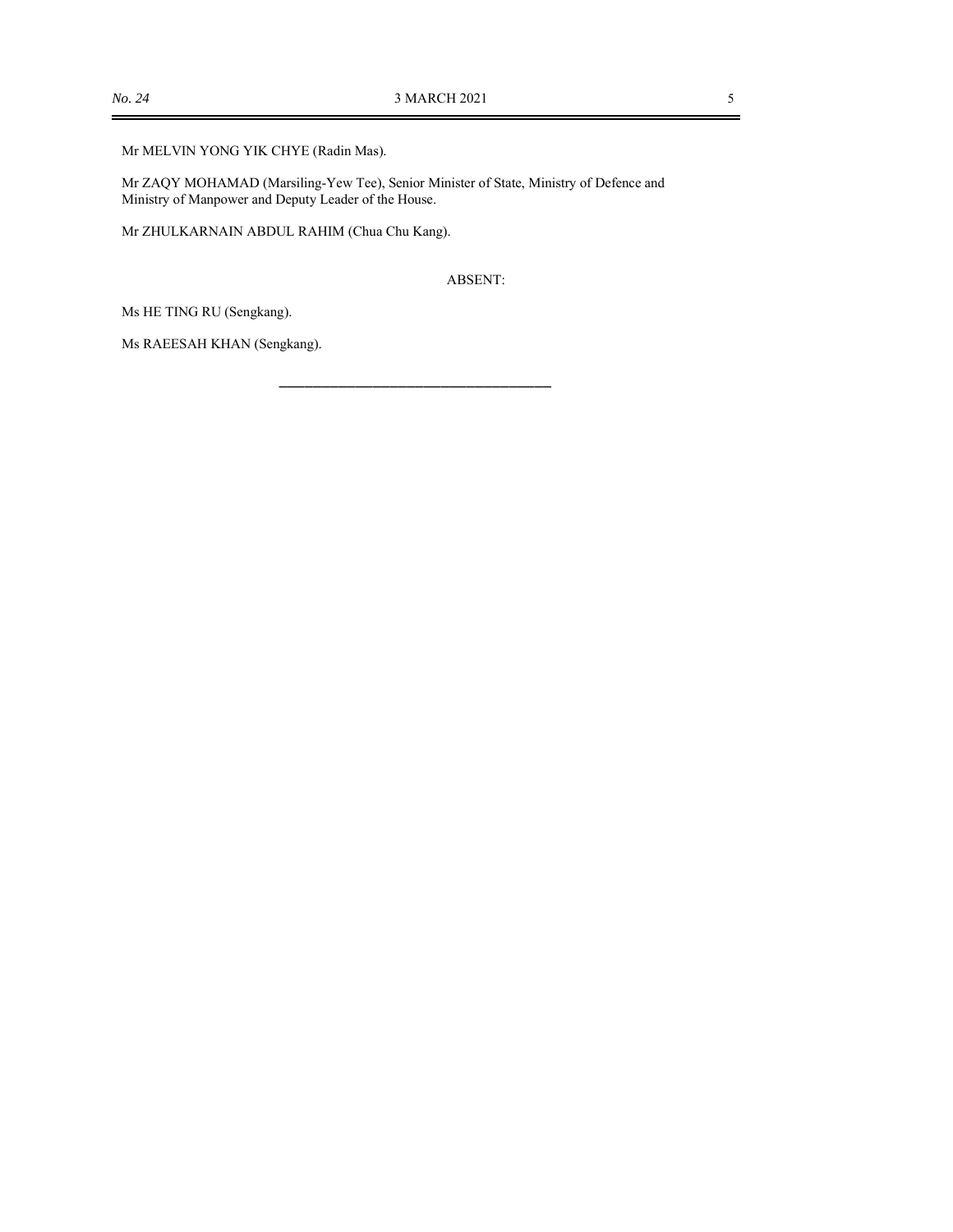- 1 Papers presented to Parliament and received by the Clerk of Parliament pursuant to Standing Order No. 31 (Presentation of Papers) and ordered to lie upon the Table:
	- 1.1 Customs (Duties) (Amendment) Order 2021 Presented on 3 March 2021 (S. L. 172 of 2021)
	- 1.2 Appointment of Covering Officer for Commissioner of Building Control Presented on 3 March 2021 (S. 92 of 2021)
- 2 5 Questions for Oral Answer were answered during Question Time.
- 3 Estimates for the financial year 1 April 2021 to 31 March 2022 (Paper Cmd. 5 of 2021) Committee of Supply  $(4<sup>th</sup>$  Allotted Day) – Supply considered in the Committee:

*(In the Committee)* 

Head S – Ministry of Manpower –

Debate resumed on Question, "That the total sum to be allocated for Head S of the Estimates be reduced by \$100.". – (Mr Desmond Choo).

Amendment, by leave, withdrawn.

The sum of \$7,075,047,900 for Head S agreed to stand part of the Main Estimates.

The sum of \$101,951,000 for Head S agreed to stand part of the Development Estimates.

Head K – Ministry of Education –

Amendment proposed, "That the total sum to be allocated for Head K of the Estimates be reduced by \$100.". – (Mr Patrick Tay Teck Guan).

Amendment, by leave, withdrawn.

The sum of \$13,310,388,800 for Head K agreed to stand part of the Main Estimates.

The sum of \$530,000,000 for Head K agreed to stand part of the Development Estimates.

Head L – Ministry of Sustainability and the Environment –

Amendment proposed, "That the total sum to be allocated for Head L of the Estimates be reduced by \$100.". – (Mr Louis Ng Kok Kwang); Debate arising.

4 Extension of Sitting – Pursuant to Standing Order No 91(3)(d), Mdm Deputy Speaker extended the sitting beyond the time specified for the Committee of Supply for a period of up to 30 minutes.